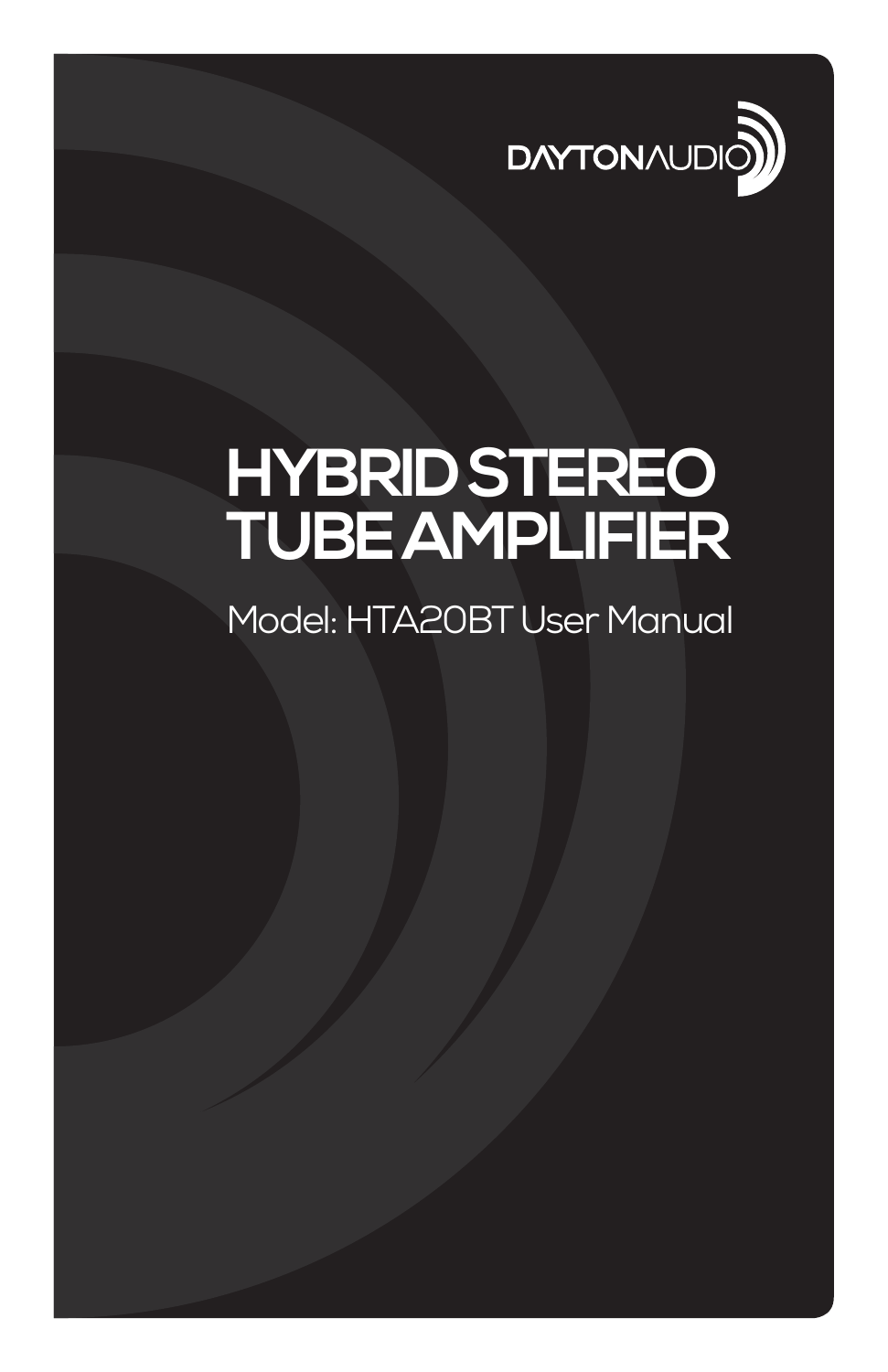*Thank you* for purchasing the Dayton Audio HTA20BT Hybrid Stereo Tube Amplifier. The tube preamp stage imparts a warm, natural sound quality while the solid state power amp offers superb audio fidelity and efficiency. Multiple input options including USB media playback are available, and Bluetooth 4.2 provides refined wireless streaming from your mobile devices.

#### **Features:**

- 12W per channel RMS x2 into a 4 ohm load
- Audiophile quality sound with less than 0.1% THD @ 12W
- Bluetooth 4.2 wireless connectivity
- Doubles as a high fidelity headphone amplifier
- RCA mono subwoofer output
- Brushed aluminum housing lends a clean, modern look
- Rear mounted RCA type inputs for long-term connection of larger audio devices
- Short circuit protection circuitry

## **Top Panel:**

- **1. Volume Control**
- **2. USB Port**
- **3. Play/Pause**
- **4. Previous Track**
- **5. Next Track**
- **6. Stop**
- **7. Source Selector**

### **Rear Panel:**

#### **8. Bluetooth Antenna**

Turn this antenna to a vertical position prior to using the Bluetooth feature of the amplifier.

#### **9. AUX 1 Input**

#### **10. AUX 2 Input**

#### **11. Headphone Output**

The HTA20BT doubles as a headphone amplifier that will easily drive most headphones to deliver a colossal sound stage and effortless dynamic range. The 1/8" stereo jack allows connection of most headphones.

**Note:** When headphones are plugged into the headphone jack, the speaker output connections are disengaged.

#### **12. Subwoofer Output**

#### **13. Speaker Outputs**

The speaker output connections utilize high quality binding posts which are color coded for easy polarity identification. The binding posts will accept banana plugs or bare wire up to 14AWG.

#### **14. Power Switch**

**15. AC Power Cord**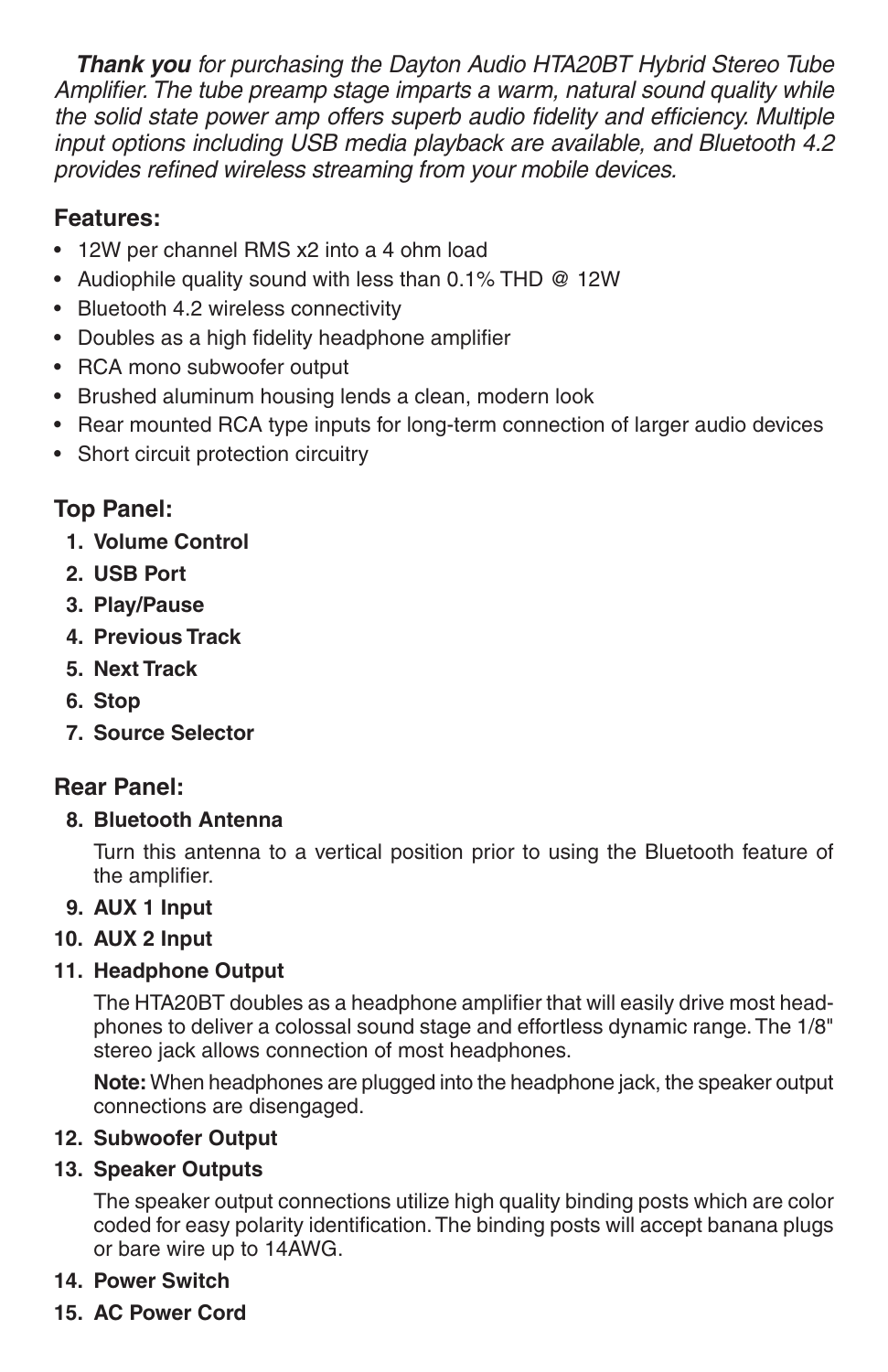

**Rear Panel**



**Typical Connection**